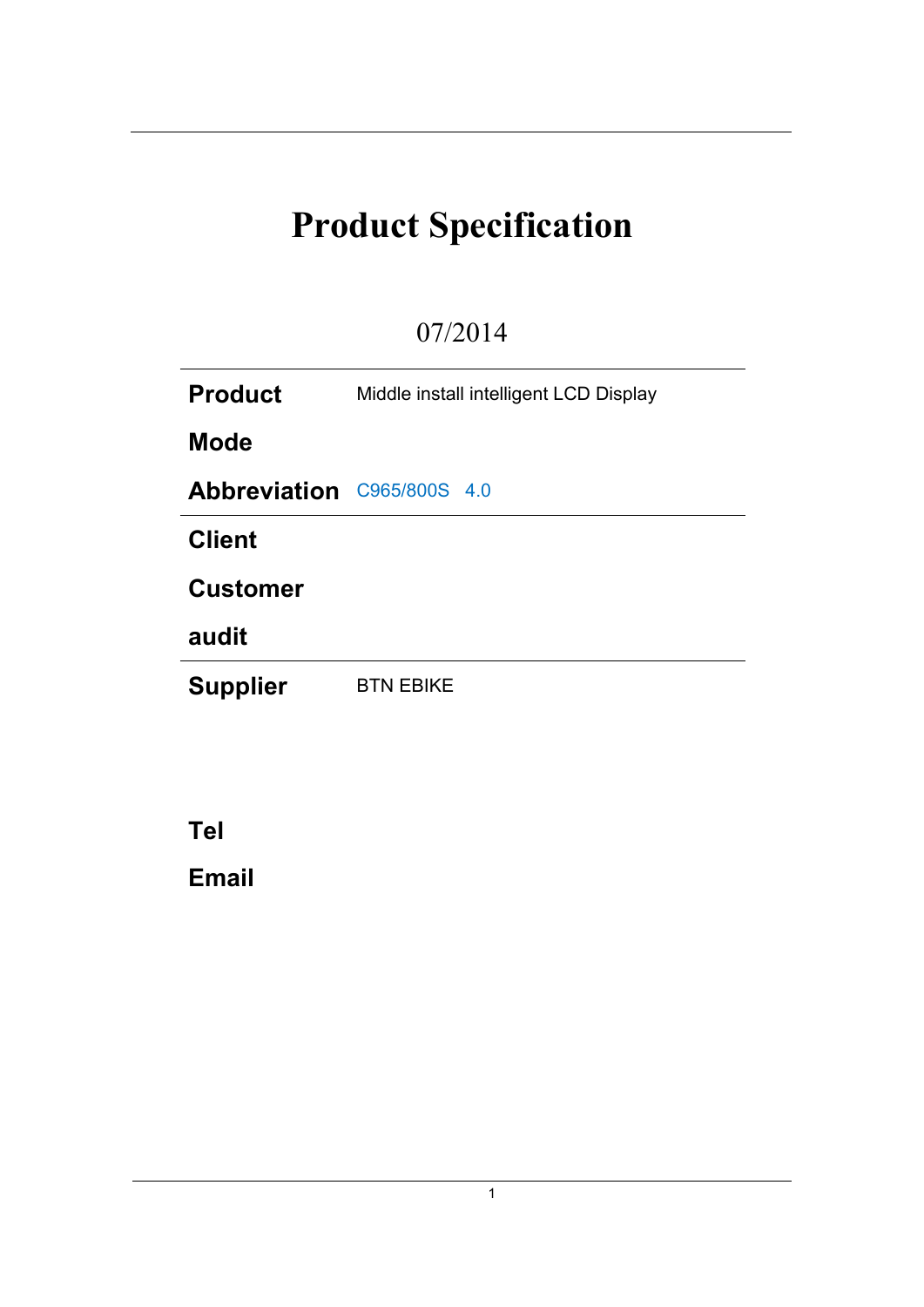## **1 Product Name**

- **1.1** The Middle install intelligent LCD Display
- **1.2** Model:C965/800S BAFANG

## **2 Electrical Parameters**

- $\div$  24V/36V battery supply (48V optional)
- $\Diamond$  Rated operating current: 10mA
- $\lozenge$  Max operating current : 30mA
- $\div$  Off leakage current < 1uA
- $\lozenge$  Max output current to controller : 50mA
- Operating temperature : -20~70℃
- Storage temperature : -30~80℃

## **3 Dimensions & Material**

- **3.1** Product shell is ABS, transparent window is made with high strength Acrylic, the stiffness equals the tempered glass.
- **3.2** Dimensions : host/L90mm\*W54mm\*H13.3mm

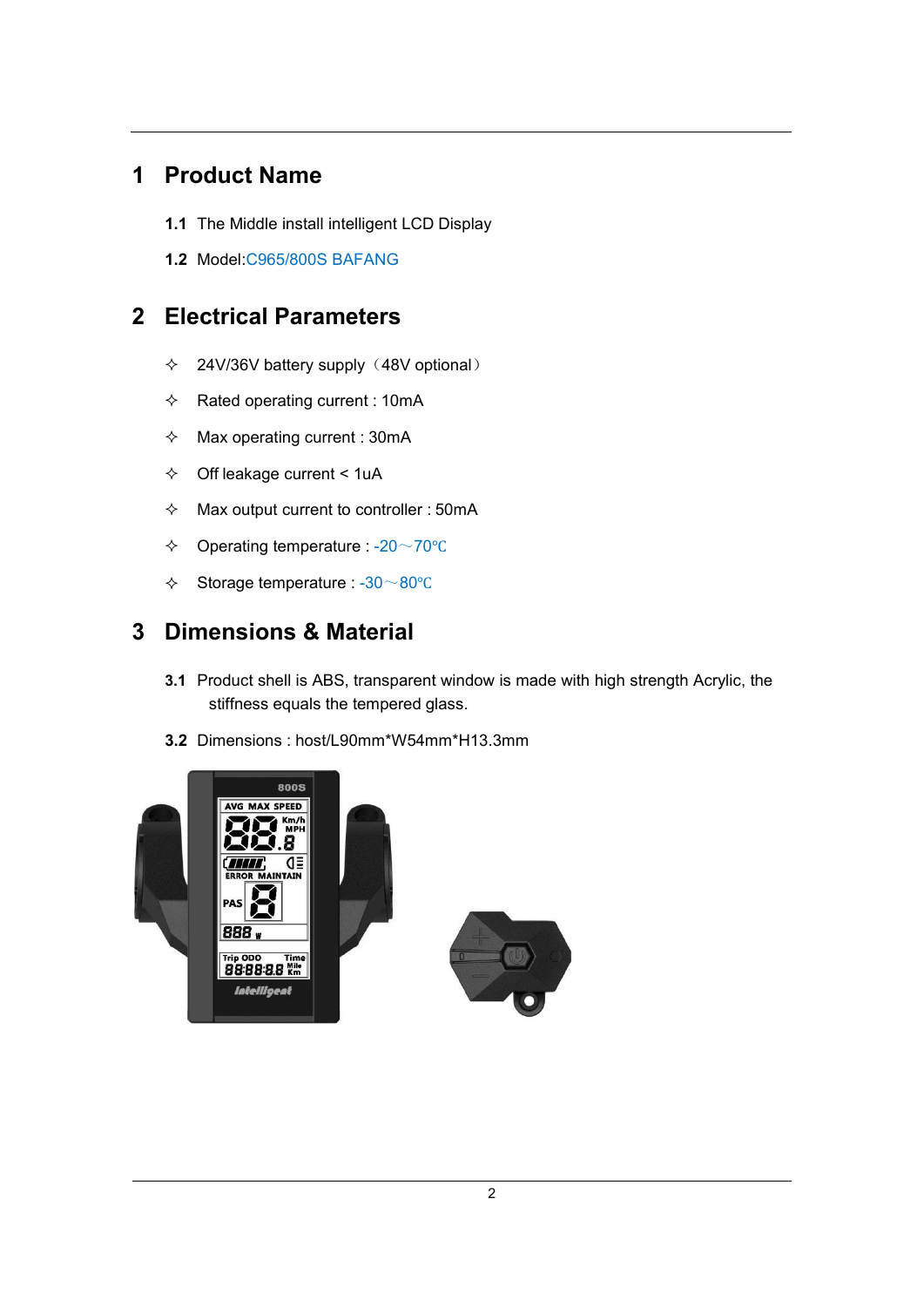

# **4 Features**

- $\Leftrightarrow$  Ergonomic external button design, easy to operate.
- **Speed display :** AVG SPEED, MAX SPEED, SPEED(Real-time).
- **Kilometer / Mile :** Can be set according to customers'habits.
- **Battery indicator**
- **The brightness of the backlight adjustable :** 5-sections.
- **9-level Assist :** 3-level/5-level/9-level, optional.
- **Mileage indicator :** Odometer/Trip distance/ Riding time.
- **Error code indicator**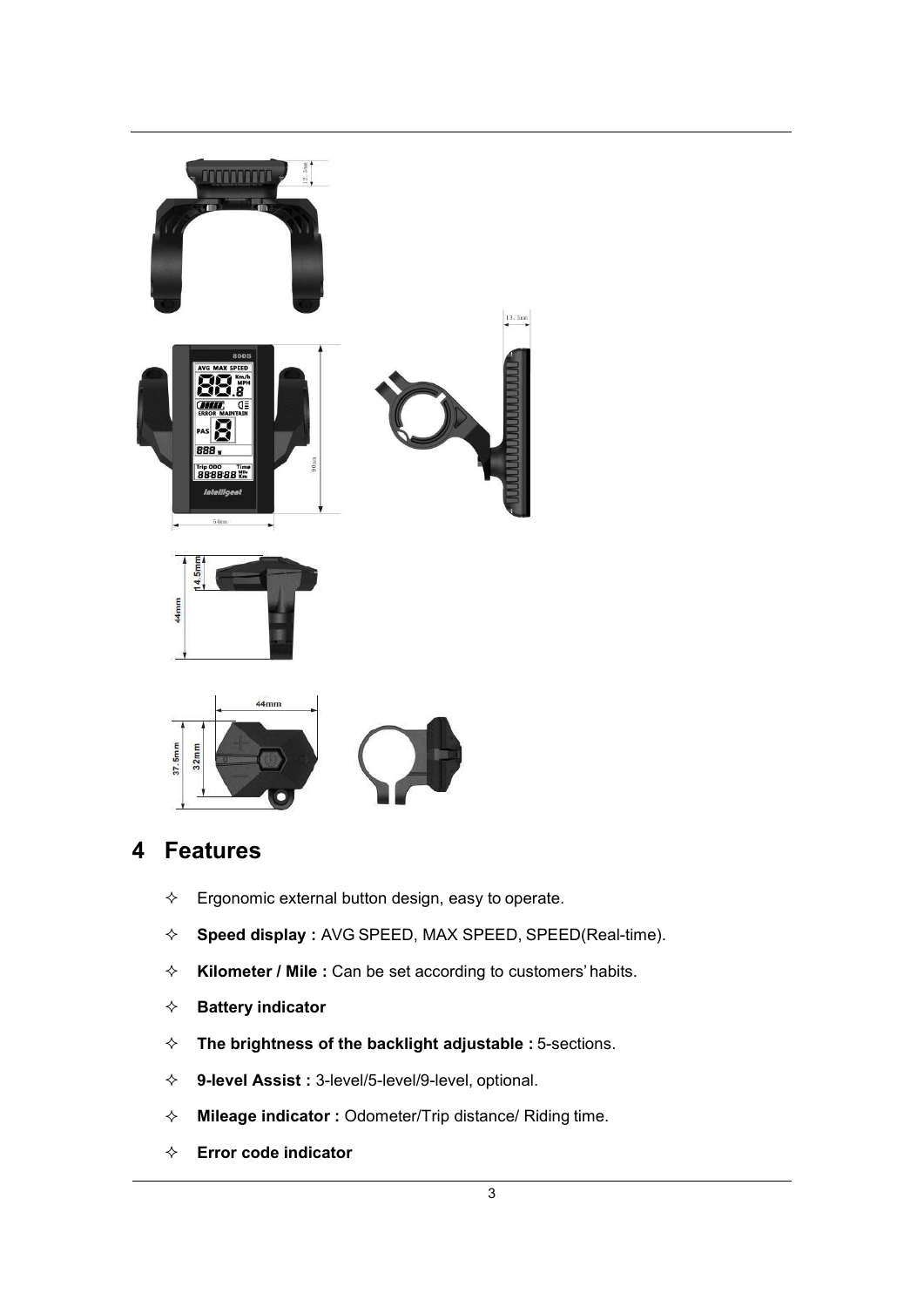**Parameter settings :** Multiple parameter can be set through computer USB port, including assist level numbers/ Wheel diameter / Speed limit…

## **5 LCD instructions**

The figure of LCD display see below:



### **6 Functional Description**



**6.1 Power On/Off**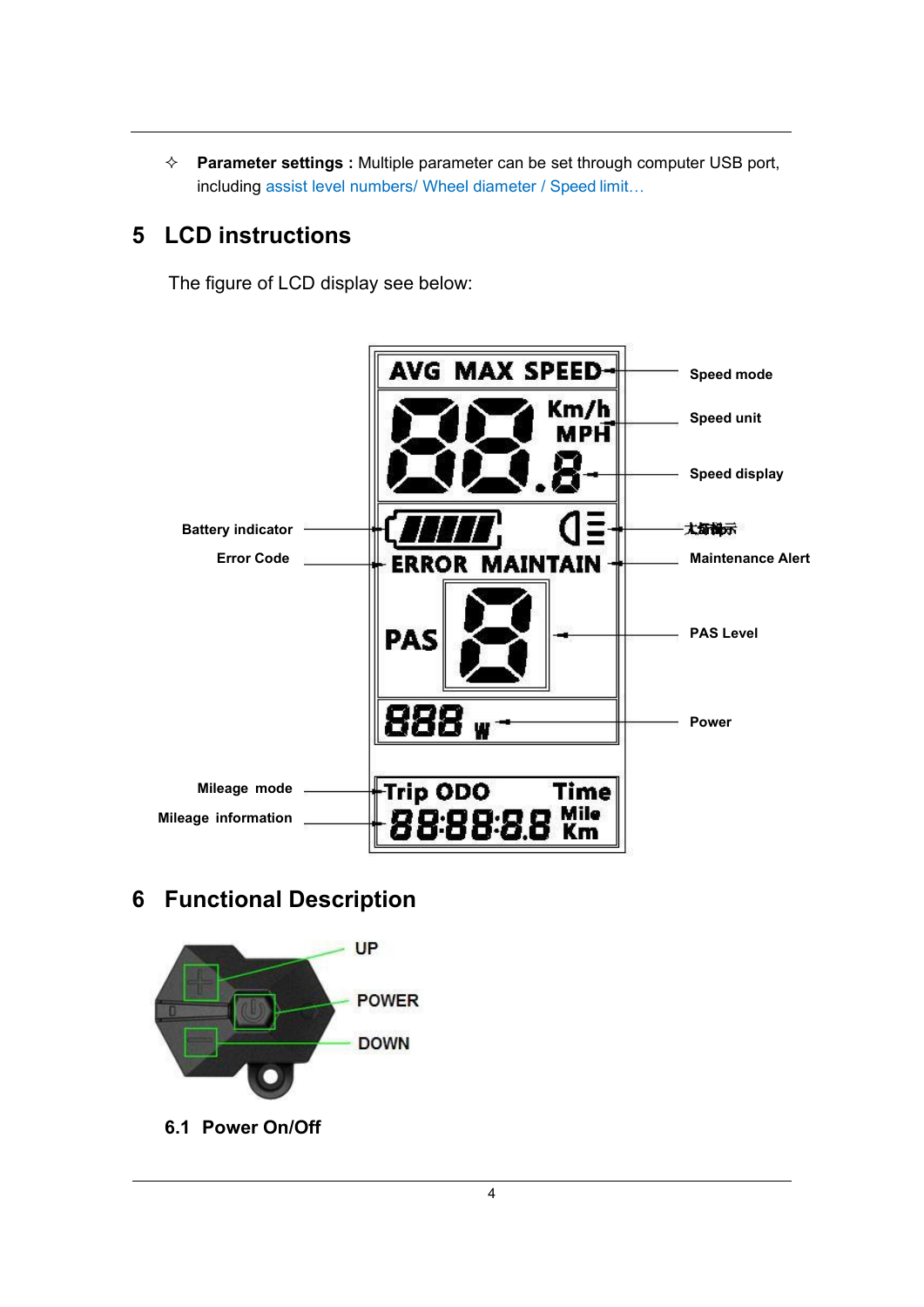Press and hold Power button for 1 second can turn on/off the display. The Display can automatically shut down when there is no operate & ride for **n** minutes(**n** could be 0~9).

#### **6.2 Assist level operating**

Short press UP/DOWN button can change the assist level, 0 for neutral. Level quantities can be adjusted according to the customer requirements.



Assist operating

#### **6.3 Speed mode switch& Mileage mode switch**

Short press POWER $\mid$  button can change the speed mode& the mileage mode, Trip->Time- >ODO-> **AVG Speed**->**MAX Speed**.



Speed mode switch& Mileage mode switch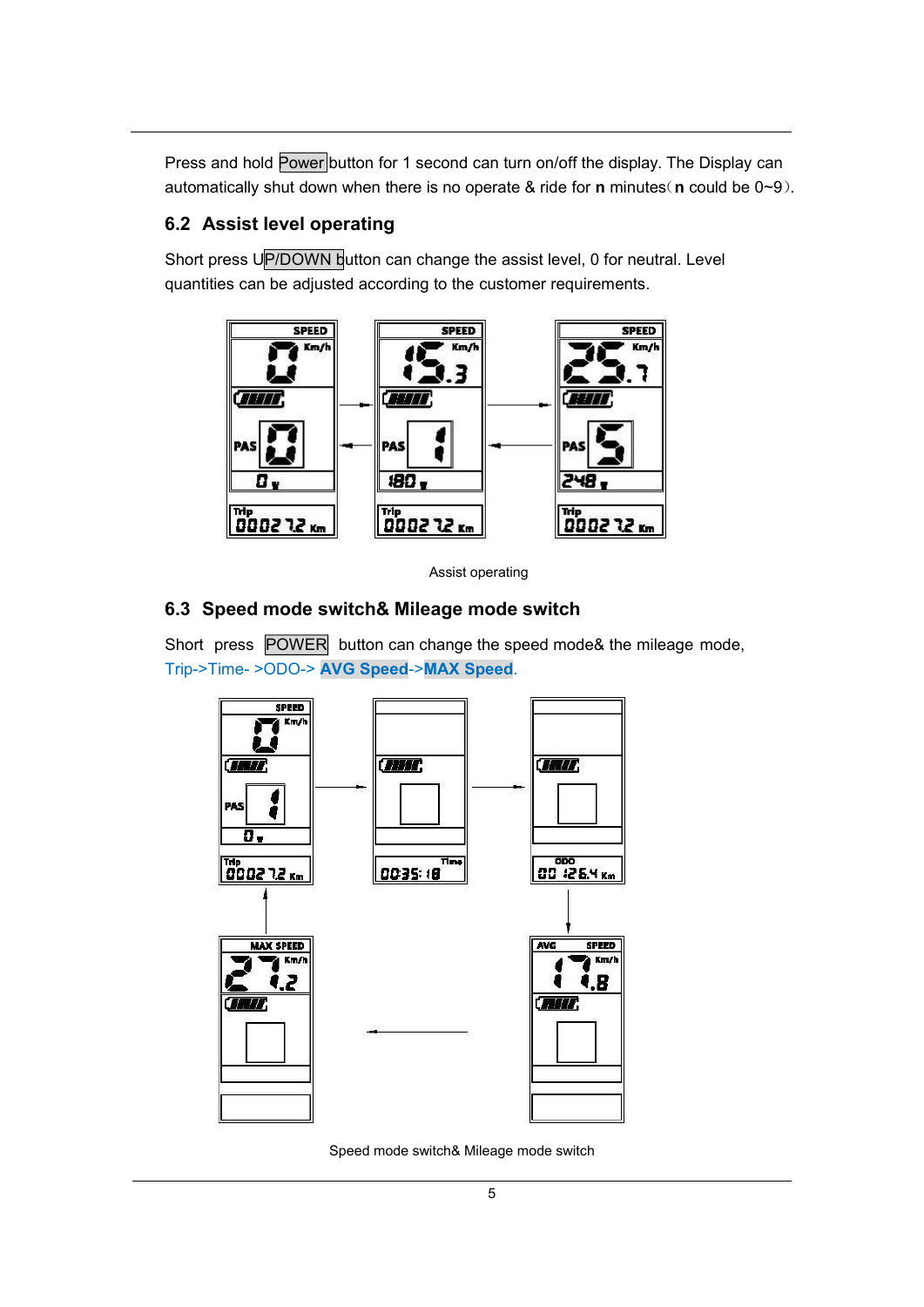**\*If there is no operation for 5 seconds, display will return Speed (Real-Time) display automatically.**

#### **6.4 Headlight/backlight On/Off**

Press and hold UP button for 1 second can turn on/off the headlight/backlight.

The motor does not work when the battery voltage is low, Display still can keep the headlight on for a while when E-bike is in riding.



#### **6.5 6km walk**

Press and hold DOWN button for 1 second can get into walking mode, out of the mode when release the button.



#### **6.6 Battery indicator**

Provide battery indicator. When the battery indicator shows under voltage, the battery needs to be charged.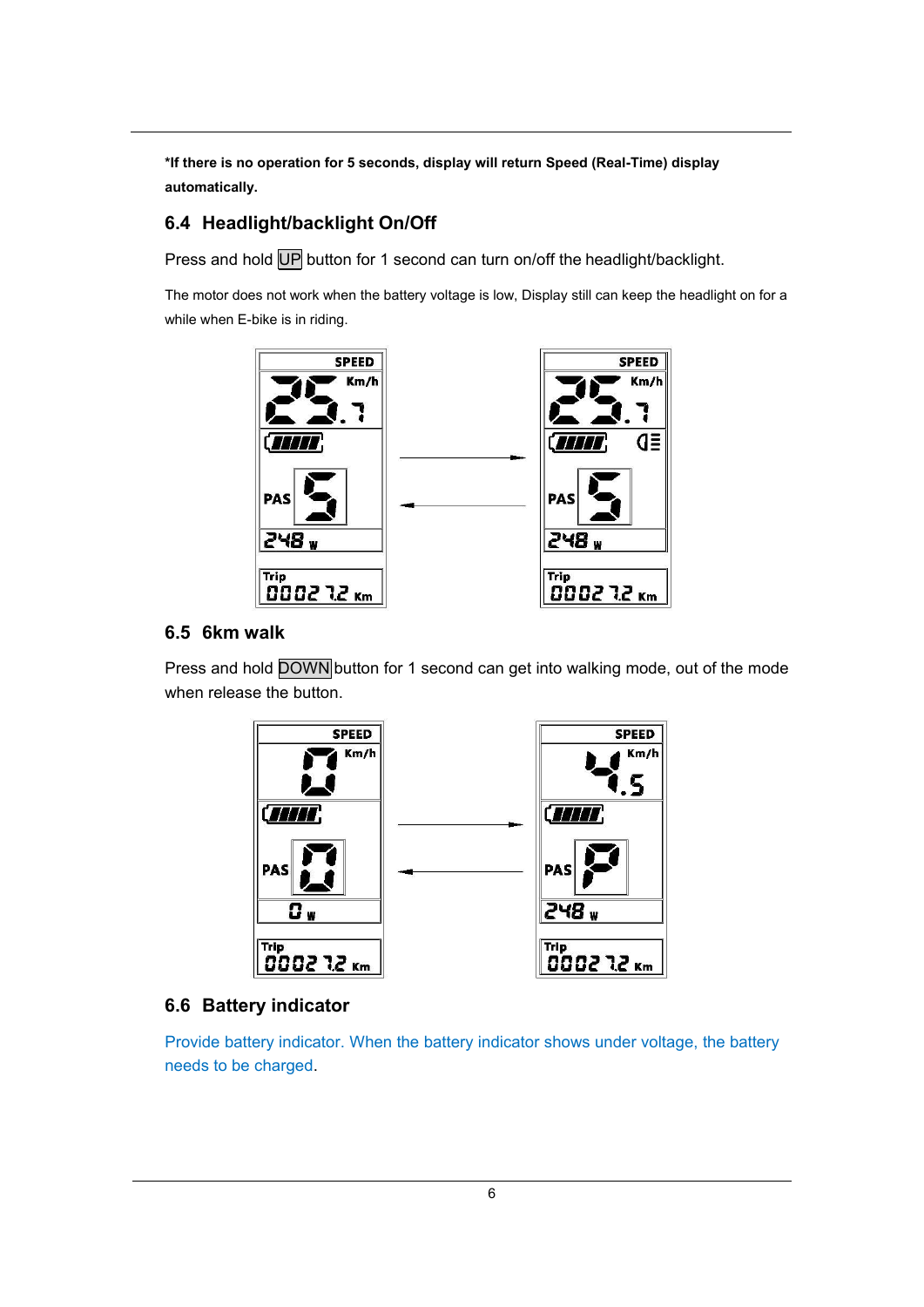

## **7 Basic Parameter setting**

Press and hold UP & DOWN buttons together for 1 second can get into the Basic Parameter state, the parameter twinkles. The display will automatically quit the parameter setting state when there is no operation for 10 seconds.

The order of Basic parameters are as follows.



**7.1 Data cleanup**: The location of speed displays symbol tC, press UP/DOWN button rotate display the symbol **N/Y**, N: not need to be cleared, Y: needs to be cleared.



**\*Cleanup the several temporary data, the temporary data include AVG Speed / MAX Speed / Trip / Time.**

**7.2 Backlight brightness** : The location of speed displays symbol **bL1**, press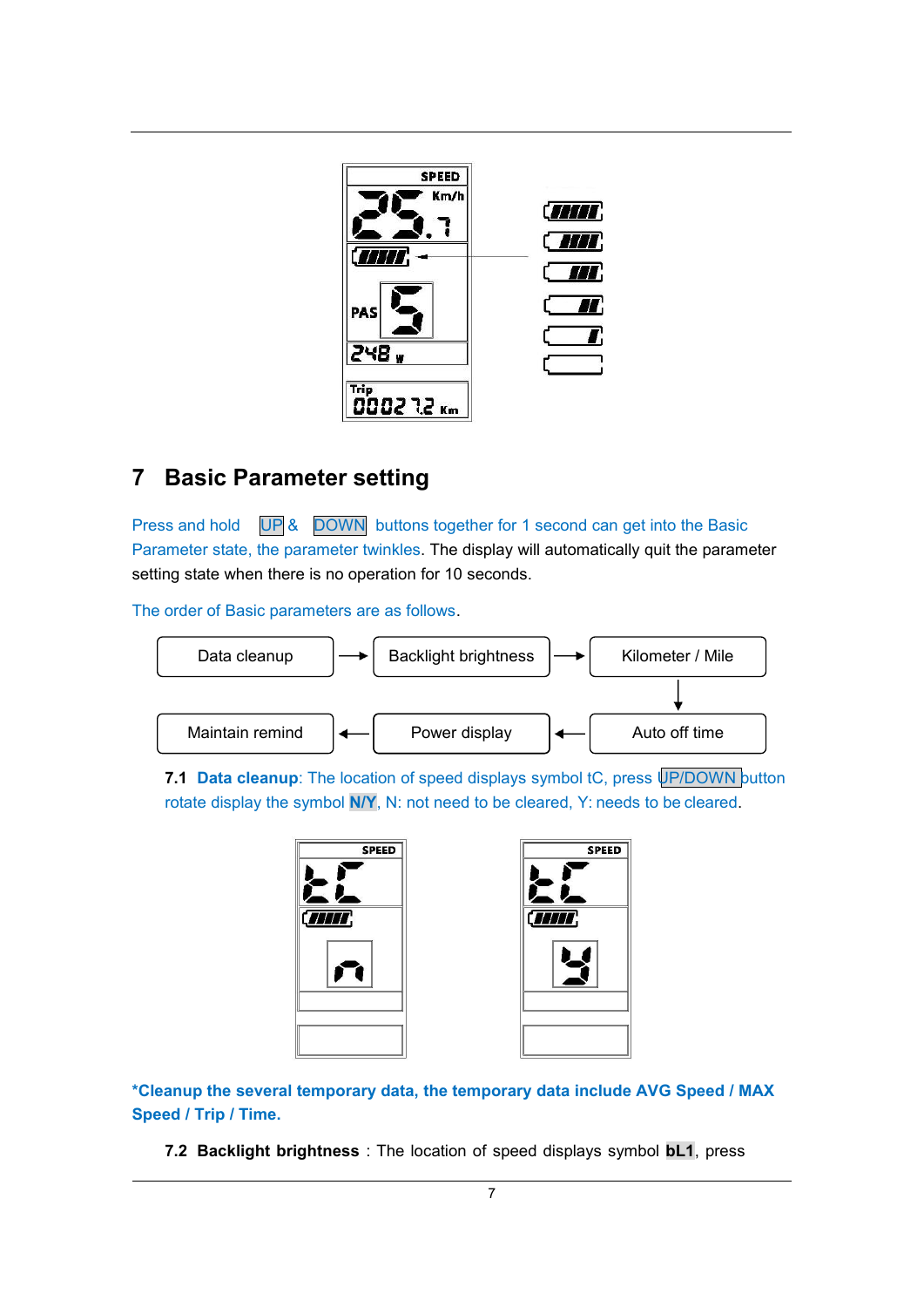UP/DOWN button display symbol 1~5 to change the brightness of the backlight. The default value is **3**.



**7.3 Kilometer / Mile**: The location of speed displays symbol S7, press button rotate display the symbol **km/h / MPH** (**Km** / **Mile**).

UP/DOWN



| <b>SPEED</b> |  |
|--------------|--|
| <b>MPH</b>   |  |
|              |  |
|              |  |
| Mile         |  |

**7.4 Auto off time** : The location of speed displays symbol **OFF**, press UP/DOWN button to change the value from**1** to **9**, the number represent delay time (minutes) before display shutdown automatically, default value is 5 minutes.



**7.5 Power display:** The location of speed display symbol **Pod**, press UP/DOWN button display symbol **0/1**, represent whether to show the power indicate on LCD. 0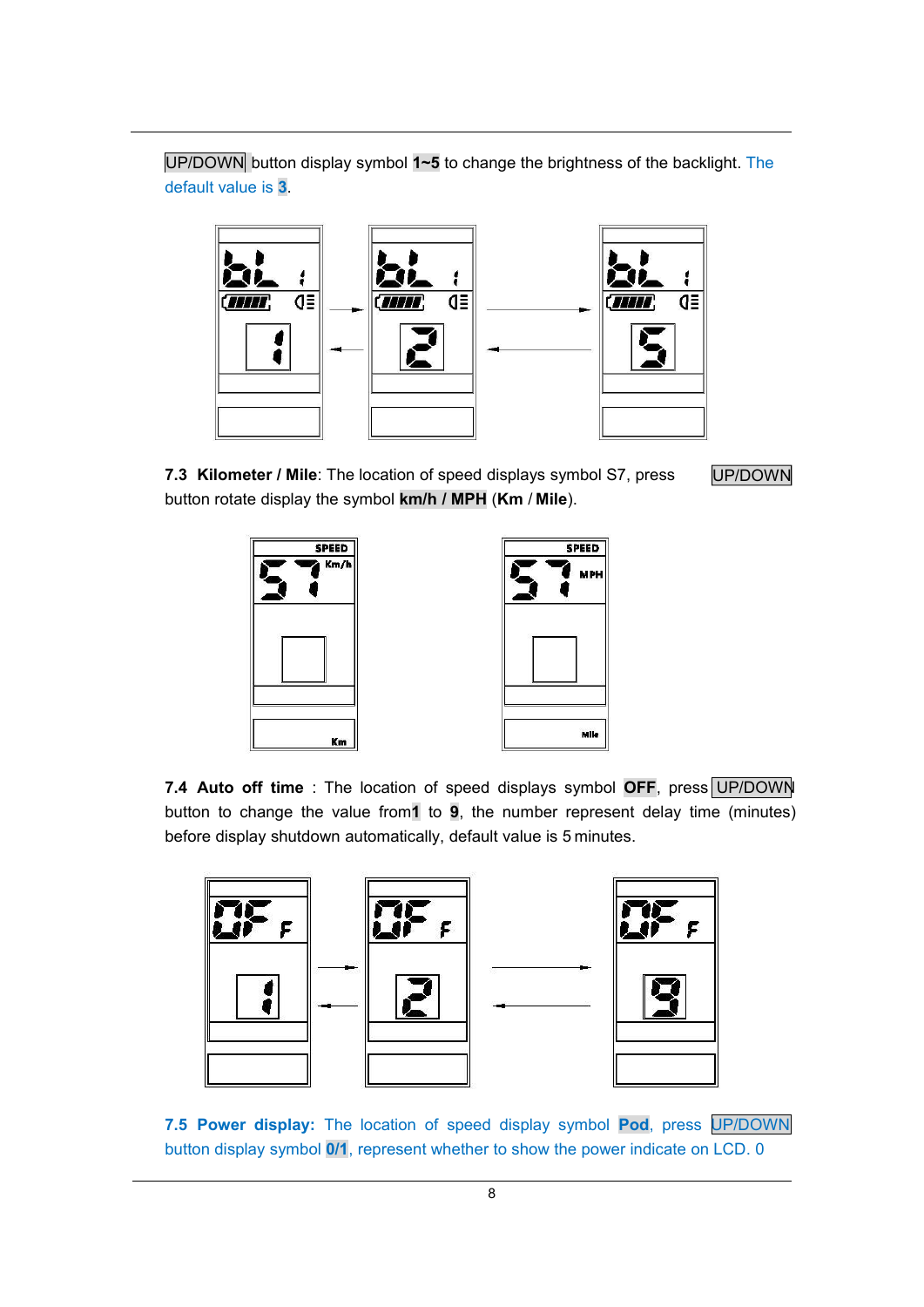indicates Power display off, 1 indicates Power display on.



**7.6 Maintain remind (Optional)**: The location of speed display symbol **nnA(ma)**, press UP/DOWN button rotate display symbol 0/1, 0 represent maintain reminding off, 1 represent maintain reminding on.



\* The display can remind maintain information, according to mileage(ODO). Display will display symbol **MAINTAIN** when the ODO accumulated more than setting mileage (this parameter can be set by dealers), the mileage symbol will flash for 4 seconds when the display power on.

#### **8 Password Parameter setting**

Press and hold UP & DOWN buttons together for 1 second can get into the Basic Parameter state, then press and hold UP & DOWN buttons together for 1 second again can get into the Password Parameter setting.

**8.1 Password**: The location of speeds displays symbol **PSd**, require to input passwords, press UP/DOWN buttons to change the password value (0~9), short press POWER button to switch the password item, password is 4 digits, the default password is "0512". Press POWER button when password adjustment is completed. Display will return Speed (Real-Time) display automatically if the password is incorrect. Correct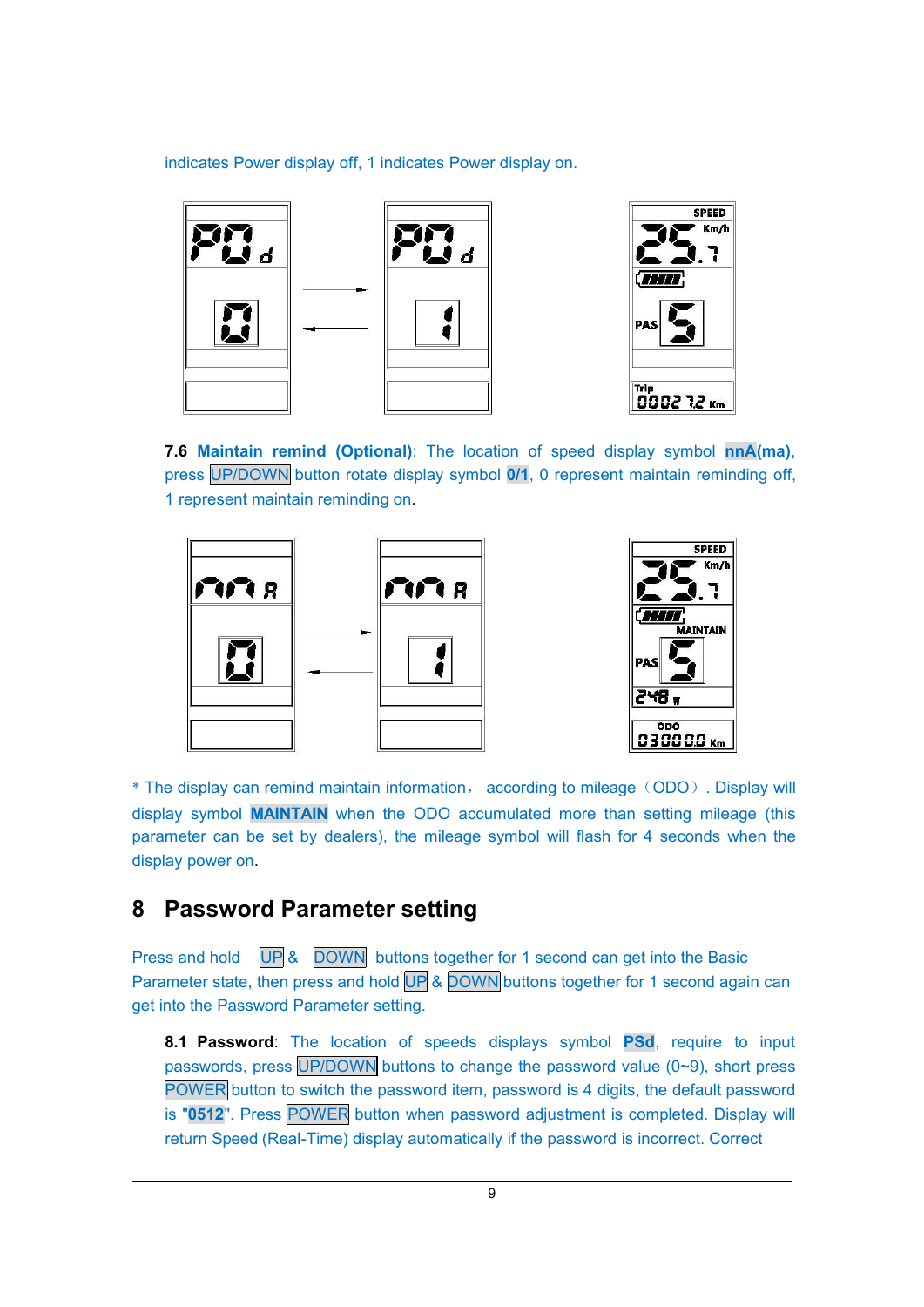password will enterthe **Wheel diameter set** item.



**8.2 Wheel diameter** : The location of speed display symbol **Wd**, press UP/DOWN button rotate display the symbol **16/18/20/22/24/26/700C/28/29**, value represents the diameter of the wheel (inch). Wrong wheel diameter setting will cause speed abnormal.



**8.3 Speed limit set**: The location of speed displays **speed limit value**, the default value is**27km/h**. Press UP/DOWN buttons to modify the value; the value can be set from 12 to 60km/h. Press POWER button to confirm when you finish the adjustment.

| <b>SPEED</b> |  |
|--------------|--|
| Km/h         |  |
|              |  |
|              |  |
|              |  |
|              |  |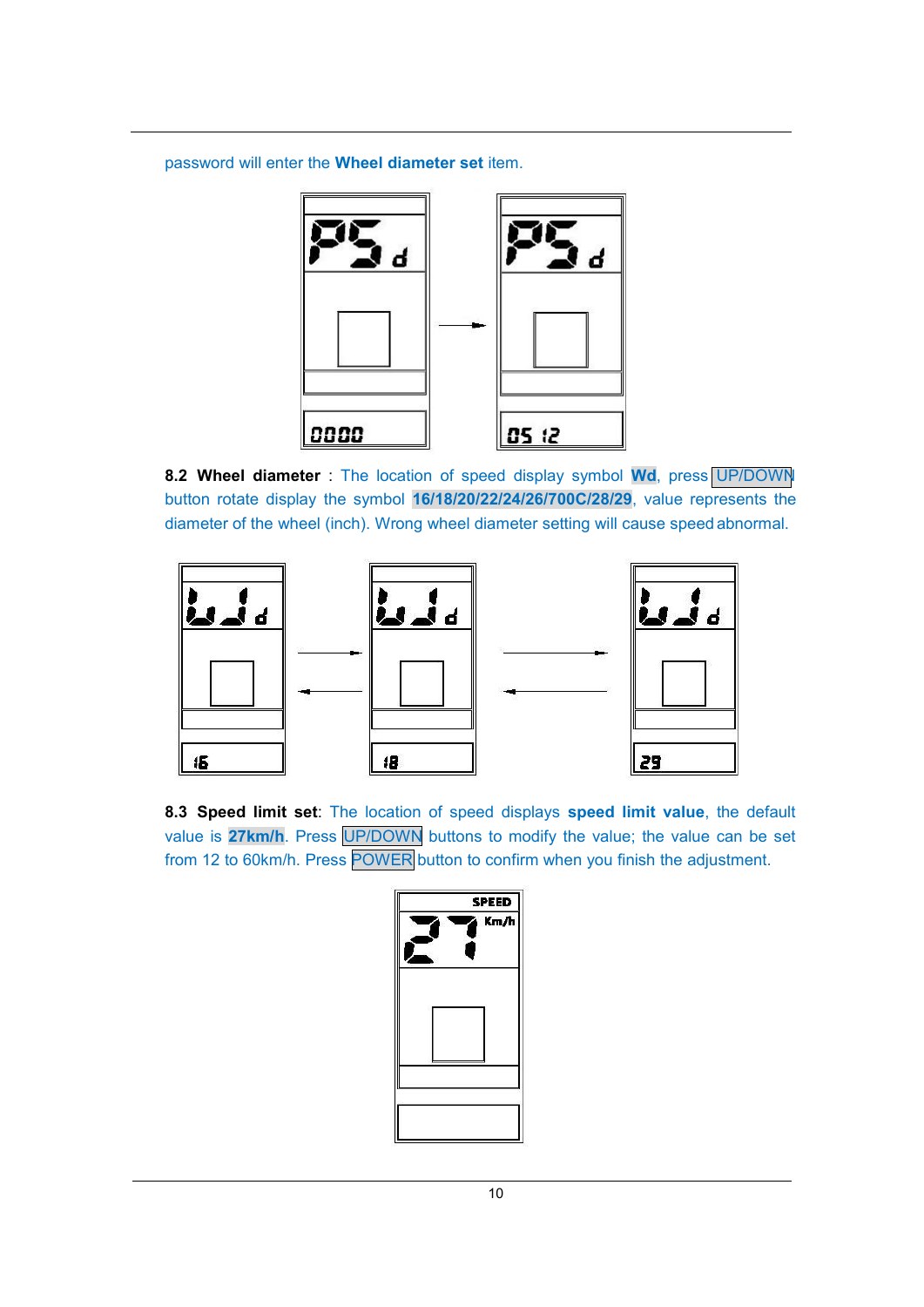**The maximum speed is restrict by the motorand controller, probably couldn't reach the setting value.**

# **9 Error Code define**

C965A display can give warning message when E-bike exist error,LCD display **ERROR** icon and the error code in speed position, error code is from 01H~FFH, the definition see the table below.

| <b>Error Code</b> | <b>Error description</b>                    | <b>Error display</b>         |
|-------------------|---------------------------------------------|------------------------------|
| 0x01              | Normal                                      | No error                     |
| 0x03              | Brake signal                                | Display 03 on speed position |
| 0x06              | Low voltage protection                      | Display 06 on speed position |
| 0x07              | High voltage protection                     | Display 07 on speed position |
| 0x08              | Hall line of motor error                    | Display 08 on speed position |
| 0x09              | Phase line of the motor error               | Display 09 on speed position |
| 0x10              | High temperature of controller              | Display 10 on speed position |
| 0x11              | Controller's<br>temperature<br>sensor error | Display 11 on speed position |
| 0x12              | Current sensor error                        | Display 12 on speed position |
| 0x13              | Battery's temperature sensor<br>error       | Display 13 on speed position |
| 0x14              | Motor's temperature sensor<br>error         | Display 14 on speed position |
| 0x21              | Motor's speed sensor error                  | Display 21 on speed position |
| 0x22              | <b>BMS</b> communication error              | Display 22 on speed position |
| 0x23              | Head light error                            | Display 23 on speed position |
| 0x30              | Communication error                         | Display 30 on speed position |



# **10 Assembly instructions**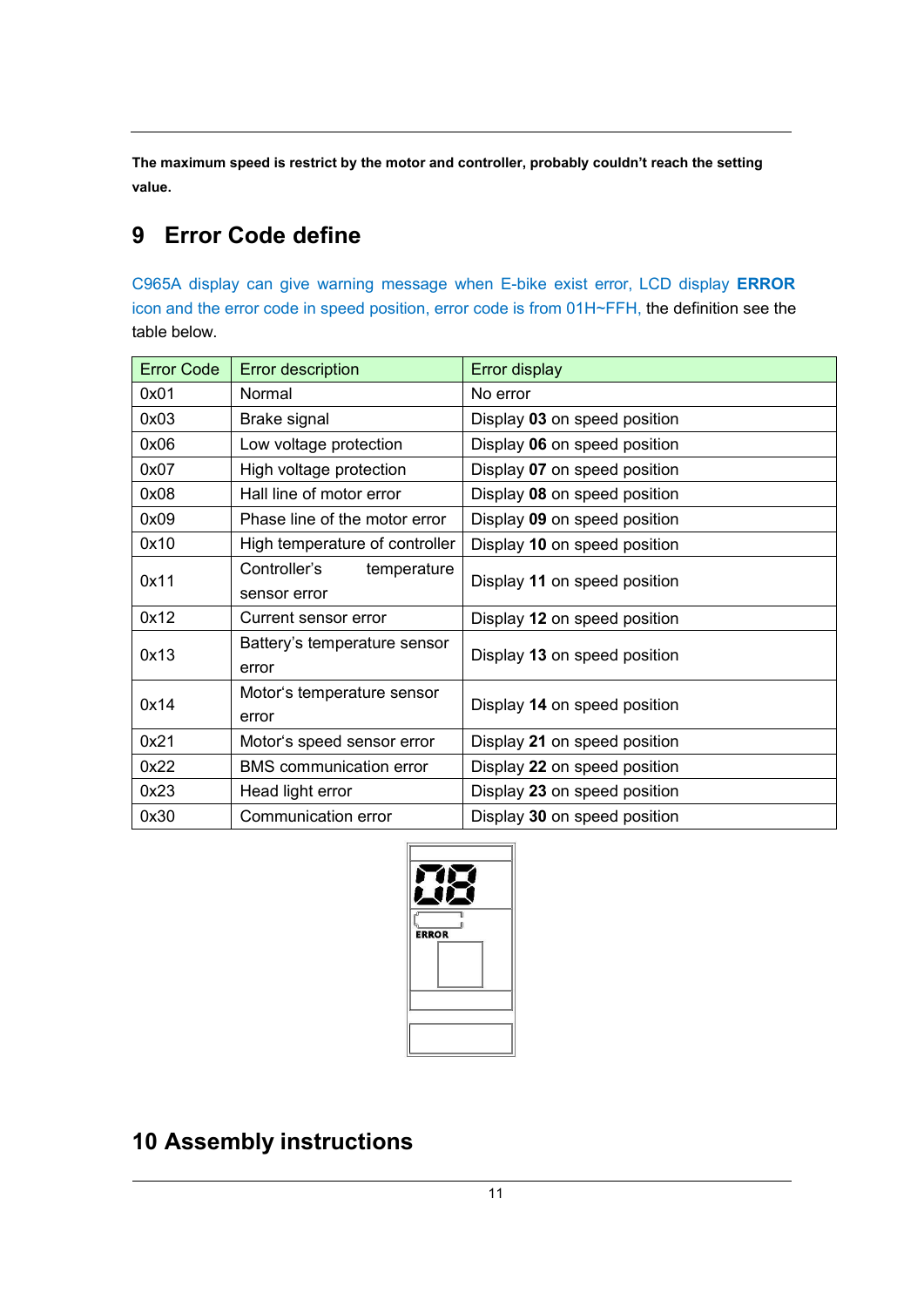Please pay attention to the screw's torque value, damaged caused by excessive torque is not within the scope of the warranty.



There are 2 directions for the clamp installation, forward or backward.

Different assembly methods will need different cable length.



Clamps suit for 3 size of handlebar, 31.8mm, 25.4mm, 22.2mm, there are transfer rings for 25.4mm and 22.2mm, transfer ring must be assembled with the special directions, pay attention to the green arrow below.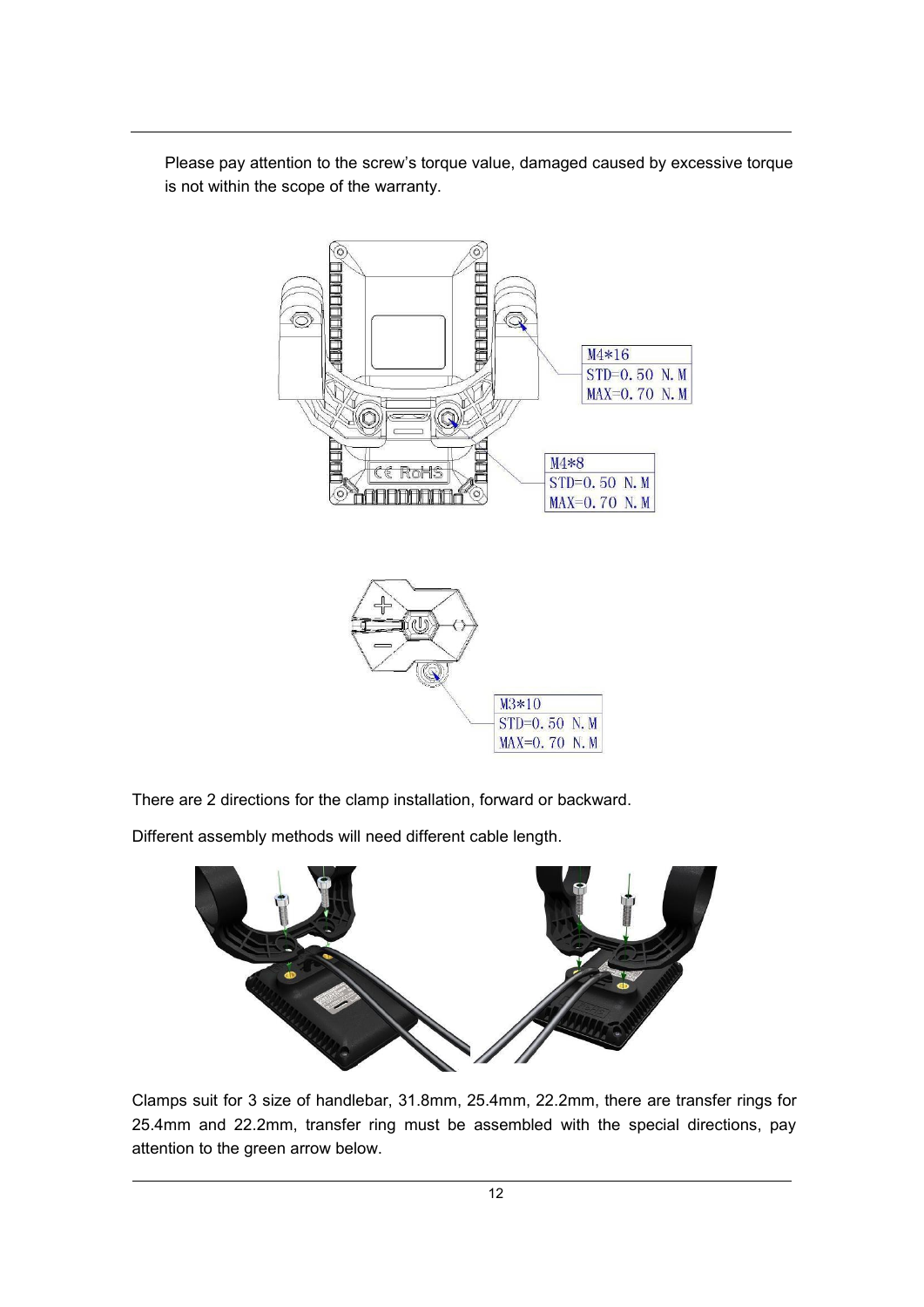

# **Output wire instructions**



- 1、 Red wire : Anode(24v/36v)
- 2、 Blue wire : Power cord to the controller
- 3、 Black wire : GND
- 4、 Green wire : RxD (controller -> display)
- 5、 Yellow wire : TxD (display -> controller)

# **Assist level instructions**

Assist level can be customized, the highest level is 9, common used level see the table below:

| 3 level | 5 level | 9 level |                 |
|---------|---------|---------|-----------------|
|         |         |         | No power assist |
|         |         |         |                 |
|         |         | 2       |                 |
|         | 2       | 3       |                 |
|         |         | 4       |                 |
|         | 3       | 5       |                 |
| 2       |         | 6       |                 |
|         |         |         |                 |
|         |         | Ο       |                 |